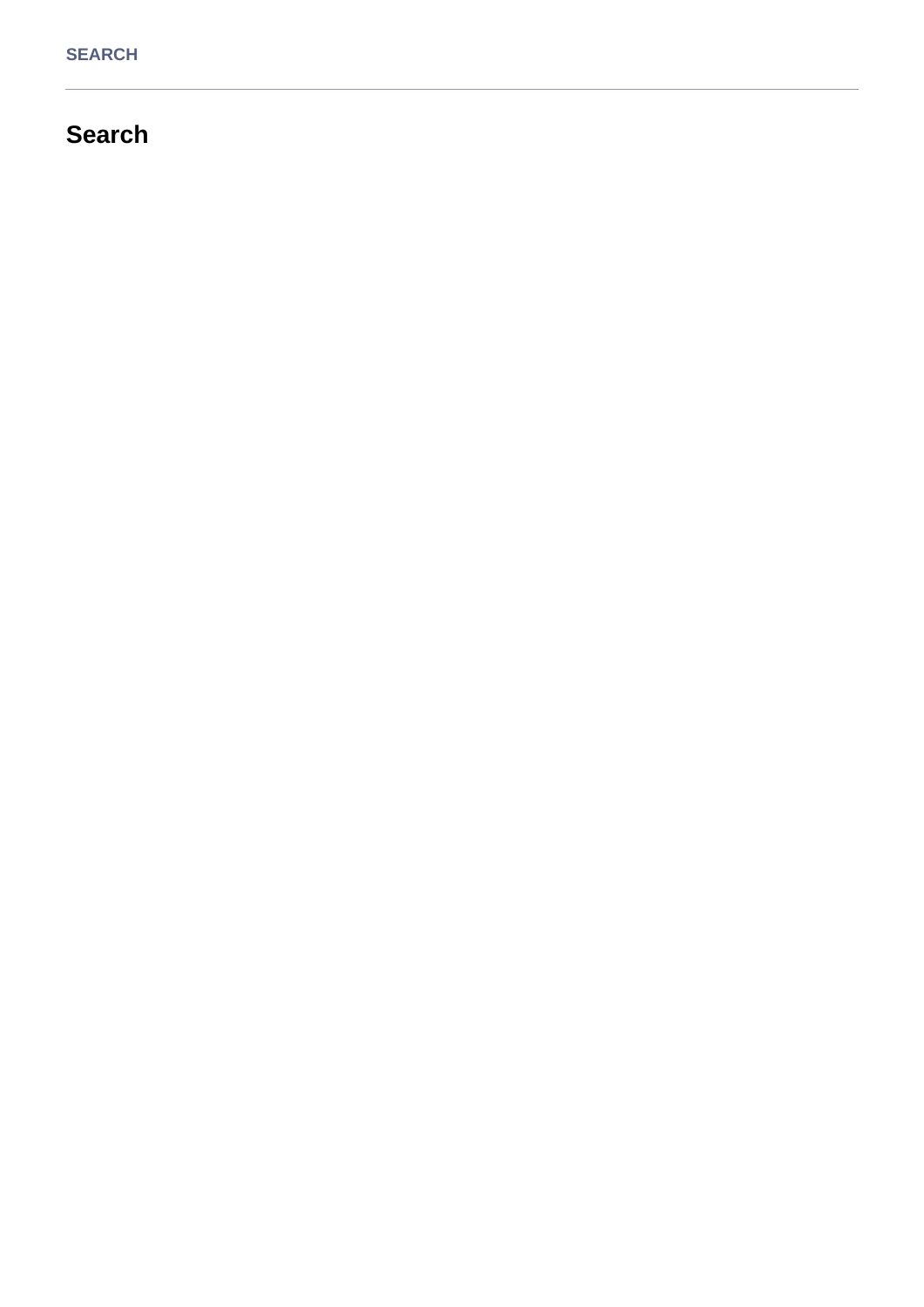# **Installation & First Time Configuration**

- 1. A system administrator must **install the hubzero-solr** RedHat or Debian Package using a package manager such as yum or aptitude
	- 1. On RedHat: sudo yum install hubzero-solr
	- 2. On Debian: sudo apt-get install hubzero-solr
- 2. To start the service: **sudo service hubzero-solr start OR sudo /etc/init.d/hubzerosolr start>**
- 3. A Hub administrator may configure the Hubzero CMS to use Solr instead of basic search by going to Components > Search > Options > Engine > Apache Solr
- 4. A Hub administrator must further configure the service by clicking the "Solr" tab in the Search Options. The default parameters will work out-of-the-box for Open Source Hubs. HUBzero Managed Hubs will use the following port-numbering.
	- Development: 2090
	- Stage: 2091
	- Scan/QA: 2093
	- Production: 2093
		- Note: The default configuration should be acceptable. Running Solr on another host, changing the core, the path, or the log path are at the Hub Administrator's own risk.
- 5. Click **Save & Close**
- 6. Return to the **Search** and you should see a status page like the one below:
- 7. If this is the first time the Hub has used Solr as its search engine, the index will need to be filled with current data
	- 1. This is a lengthy operation during the first run
	- 2. Unless there is massive data corruption, this will only need to be performed once
	- 3. To check the progress of the indexing process, you may click on the **Index Queue** tab in the **Administrative Search** interface
- 8. Once the full index has been built, searching can be completed from the enabled search interfaces

If there were any issues with configuration, please submit a support ticket and the HUBzero team will assist you further.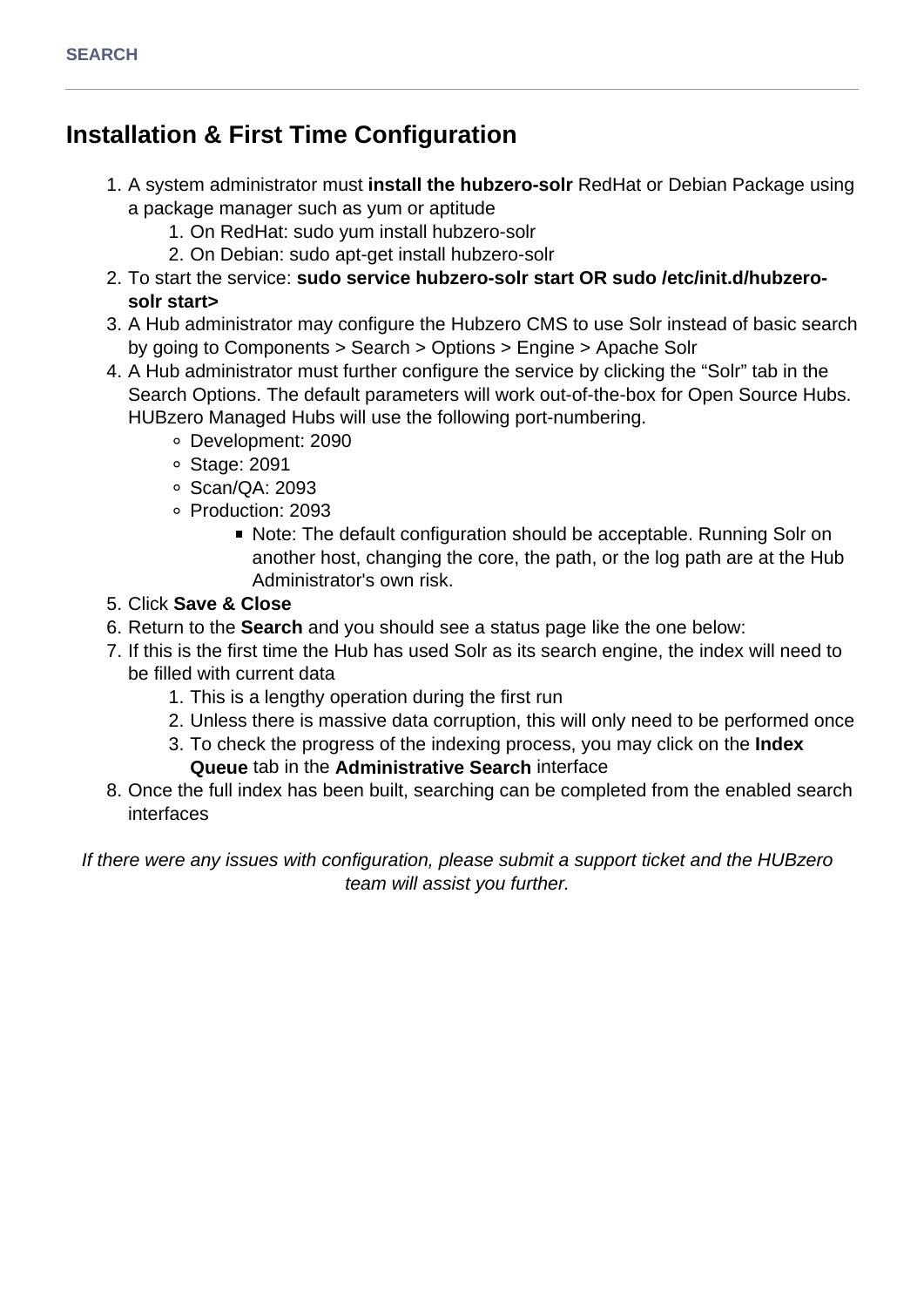## **Maintaining the Index**

There should be very little effort needed to maintain the index. Solr maintains the index and the HUBzero CMS will instruct Solr to add, remove, or update records inside of its index.

Solr saves its index on the filesystem of the server which allows the retention of data if the server needs to reboot or the Solr process crashes. This prevents having to rebuild the index from scratch in such events.

IMPORTANT NOTE: Due to the large amount of processing power needed to convert database content into a searchable document and the need to communicate with a system outside of the CMS, changes to the index WILL NOT be reflected immediately. The queue will be worked on a first-in-first-out basis. This means that the oldest item in the work queue will be processed first. The amount of time it takes to perform indexing operations depends on the amount of data contained on the hub. If there is a large amount of content, the time to perform a full index will be greater. Once the full index is built, indexing operations should be noticeably quicker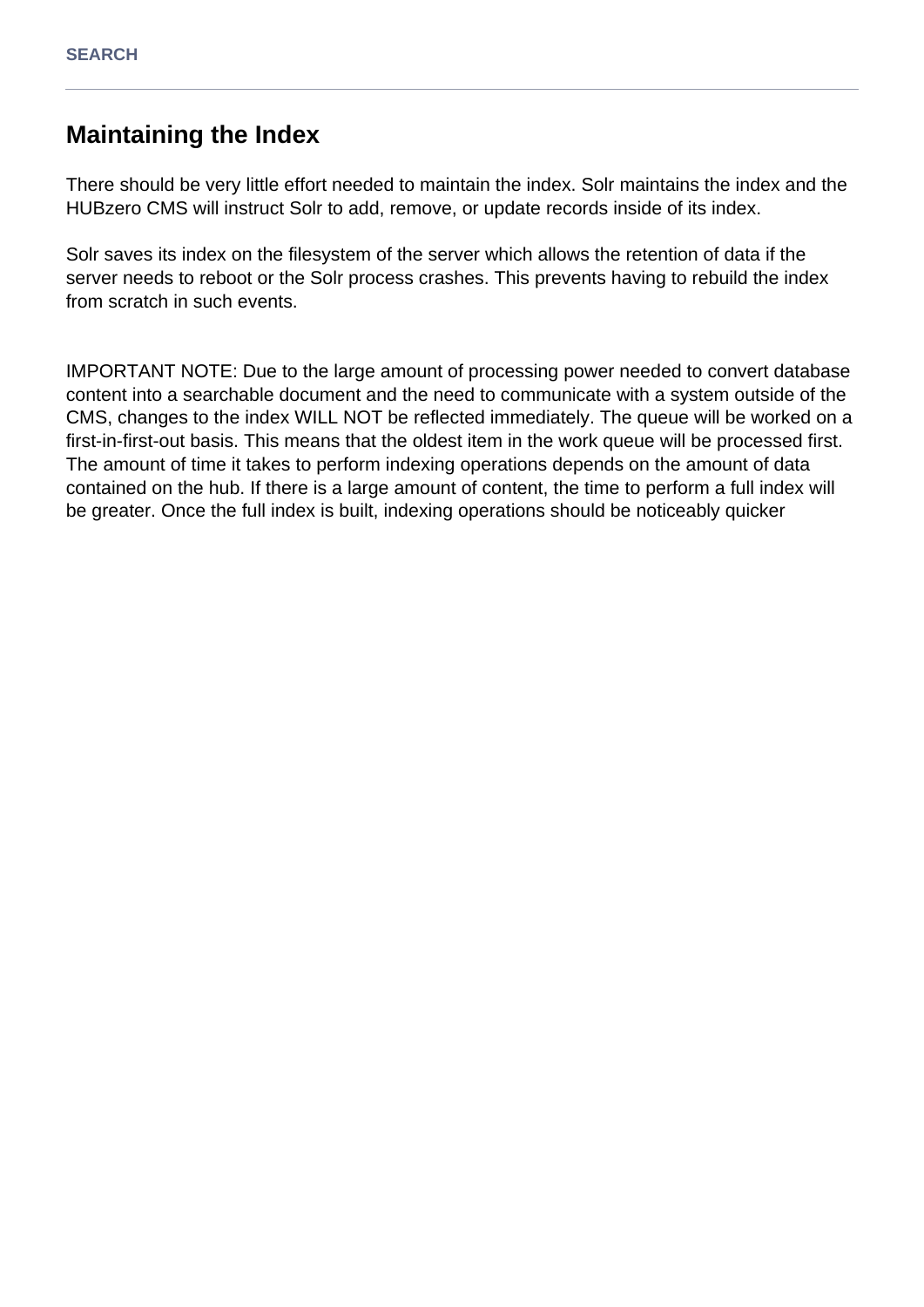# **Plugins**

Search plugins allow developers to add support for different component data in the hub. In order to appear in the search index, the plugin must be enabled. This can be accomplished by going to the Administrative backend > Plug-in Manager > [Filter by Type: Search] > and ensuring that the types are enabled. For example Solr will index wiki pages when the "Search Wiki" plugin is enabled.

The plugin provides some necessary information for indexing and other search-related operation. By default, the categories in the search interface correspond with these plugins.

### **System Search Plugins**

In order to keep the search index "fresh", a couple of new system Events have been made that capture when items using the Relational Class / ORM are created, edited, or deleted. Once the system event fires, it calls an event in the Search - Index plugin which handles placing the newlyupdated data into the processing queue. A migration has been written to ensure that the System - Content plugin and the Search - Solr plugin have been enabled. If you notice that the index is not being refreshed with new content, check that both of these plugins are enabled.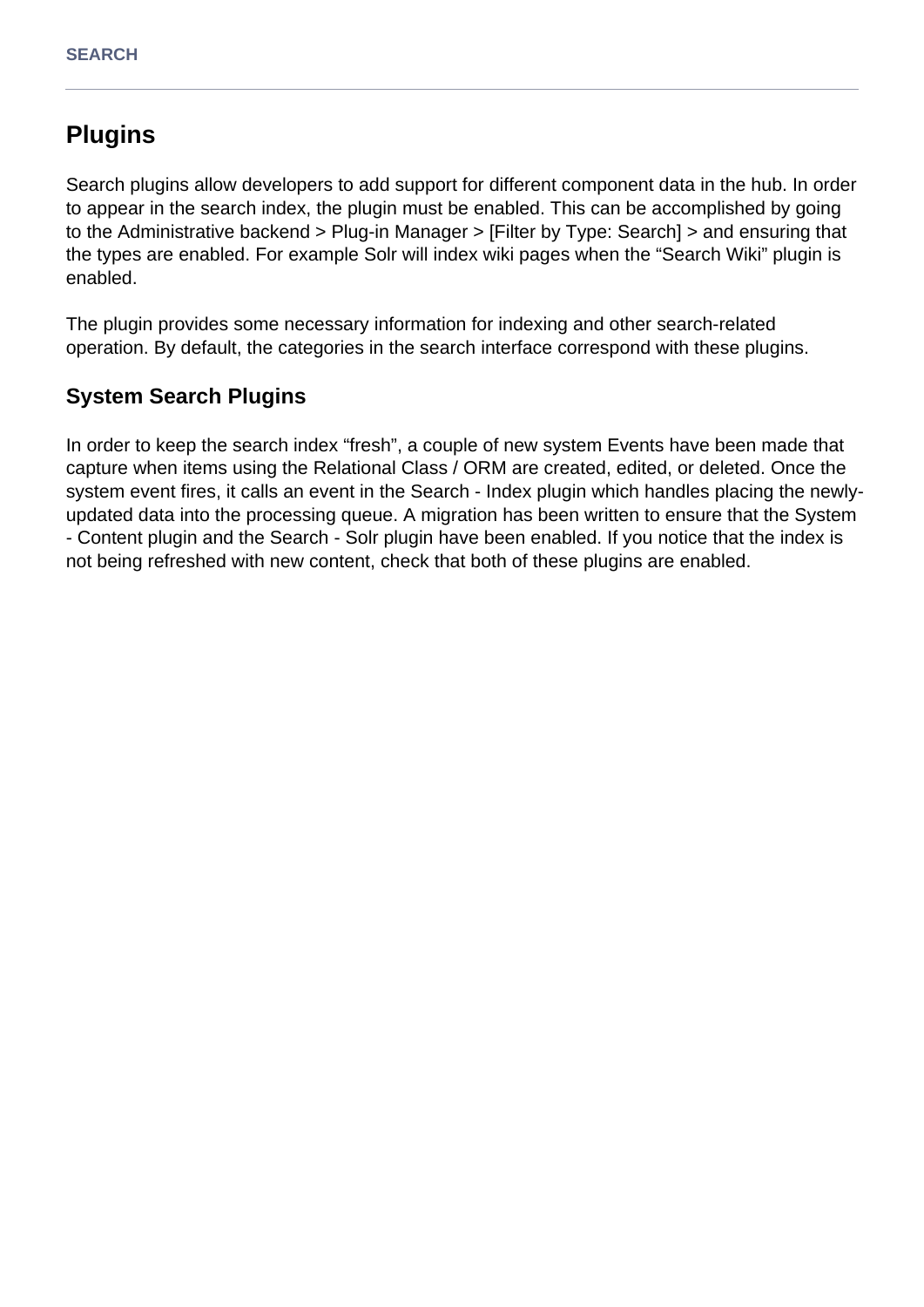## **Blacklist**

The blacklist allows Hub administrators to "strike" things from the search index. This may be necessary to override If Solr indexes something, it will be reindexed unless it is on the blacklist.

To remove an item from the seach index, go to the Administrative Backend > Component > Search > Search Index and Click on the name of the type of record you would like to remove. Let's say, for example, you needed to remove a Resource.

#### 1. Click **Resource**

- 2. You will then see all resources indexed by Solr
- 3. You may use the search box to locate the record
- 4. Once you locate the record, click **Add to Blacklist**
- 5. Once the button is pressed, the request to remove the record will be placed into the queue
- 6. Once the worker processes the record, it will no longer be searchable by anyone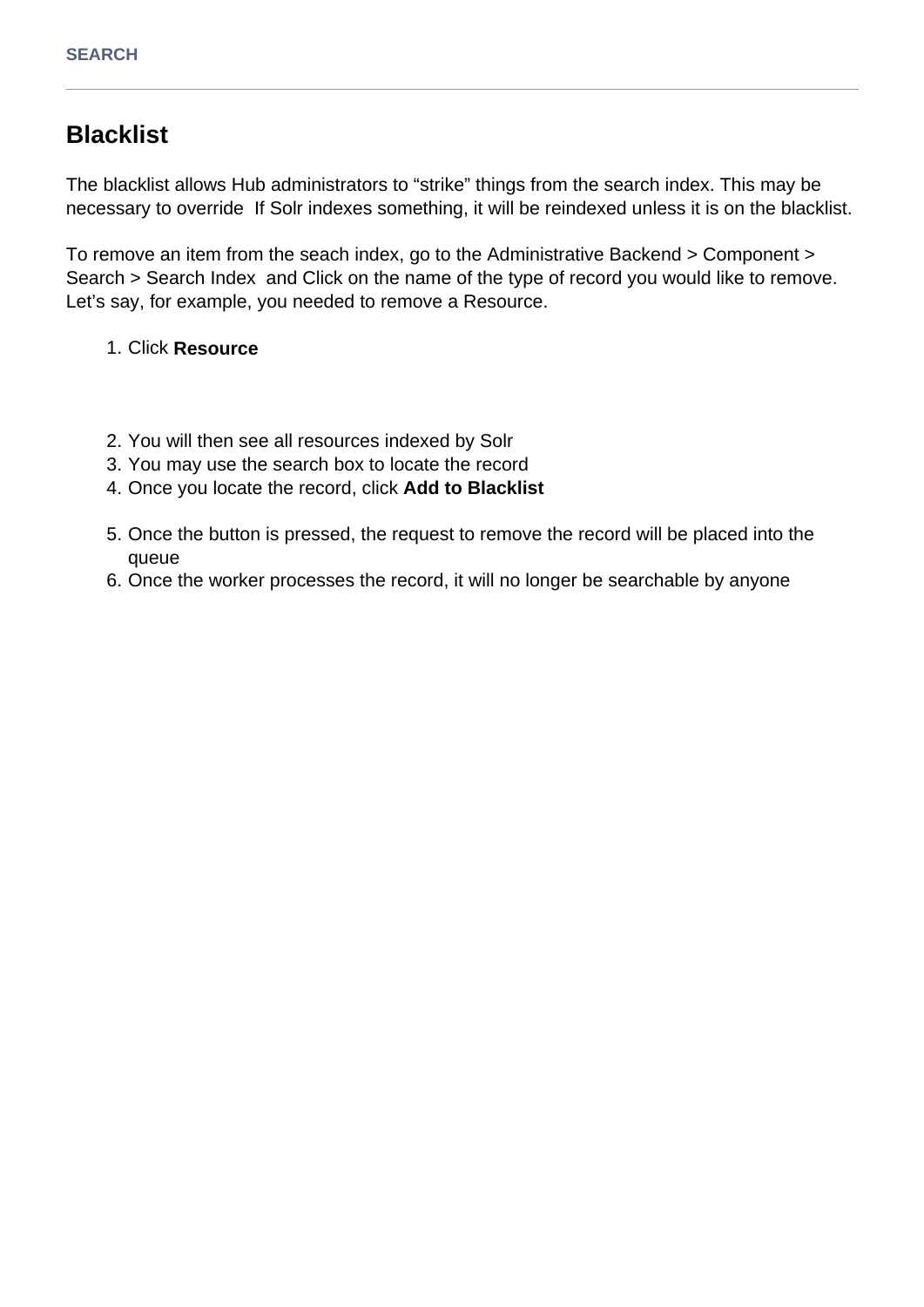# **Administration**

### **Restarting Solr**

If Solr needs to be restarted, a system administrator can issues the following commands:

- 1. sudo service hubzero-solr restart
- 2. sudo /etc/init.d/hubzero-solr restart

### **Solr Index CRON Updater**

In order to keep the Solr index up-to-date, the CMS will periodically call a routine to process the queue. Although CRON is not the best tool for the job, it will dutifully process the queue every minute if configured. There are plans to develop a background process which will make this process more efficient.

To configure the CRON Task, follow these steps:

- 1. Navigate to **/administrator**
- 2. Hover over **Components** and click **Cron** from the drop-down
- 3. Click **Add a New Task** and set the "Event:" to **Process Queue**
- 4. The **New Cron Task** should be configured to run every minute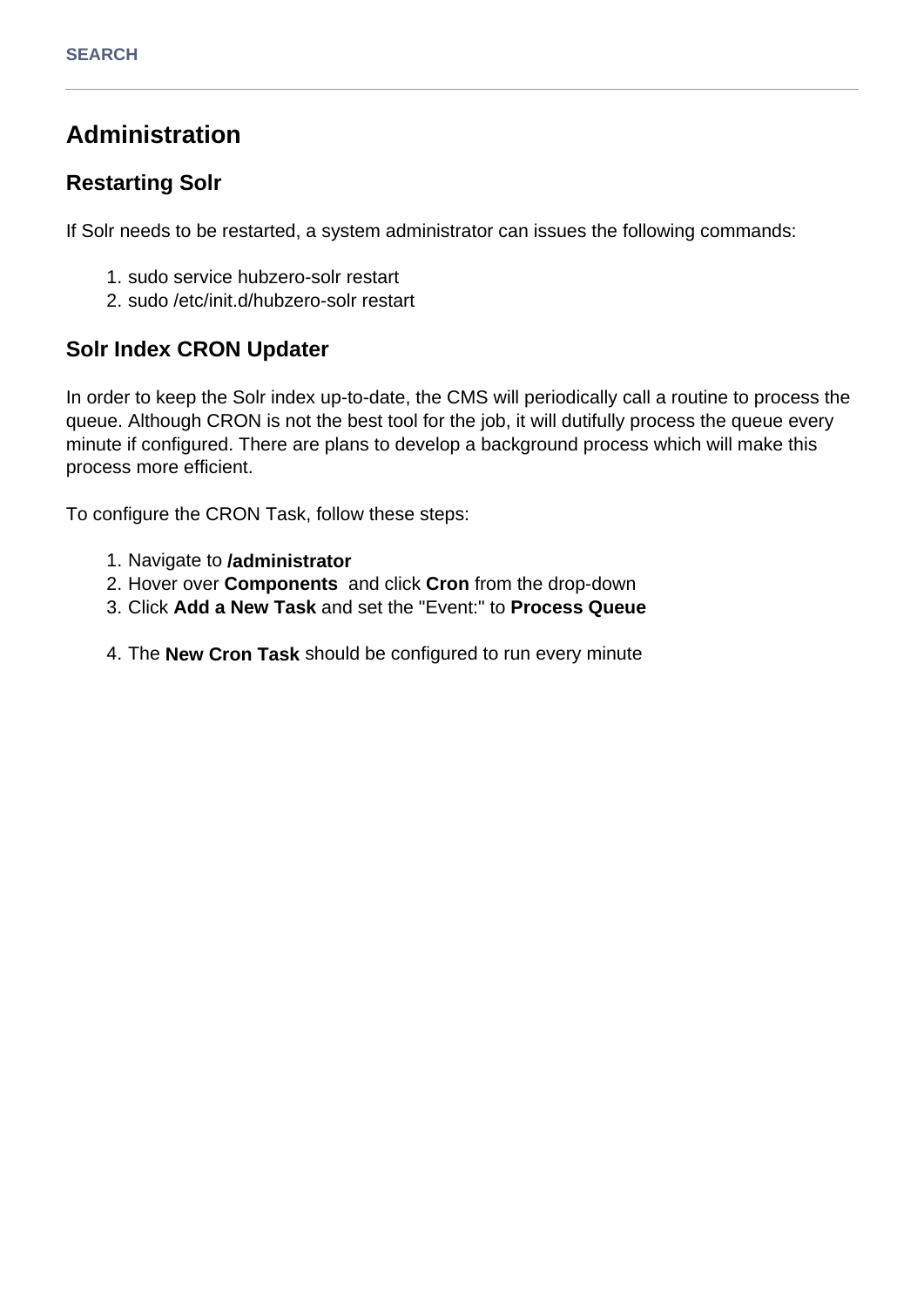## **Breadth**

The question is "What can I search for?". The answer is "anything you have access to contained within the list in Search Categories. To see all content within these categories perform a simple query using the wildcard character "\*" as shown below.

A better of what is currently inside Solr's index can be viewed on the administrative backend by going to Components >> Search >> Search Index Tab. The number of index items is located next to each type. Clicking on the name of the hub type will perform a search on that type, displaying all items that are within the index of that type.

For instance, clicking "Resources" shows the following screen:

One can perform additional searching using the "Filter" bar on top of the results listing.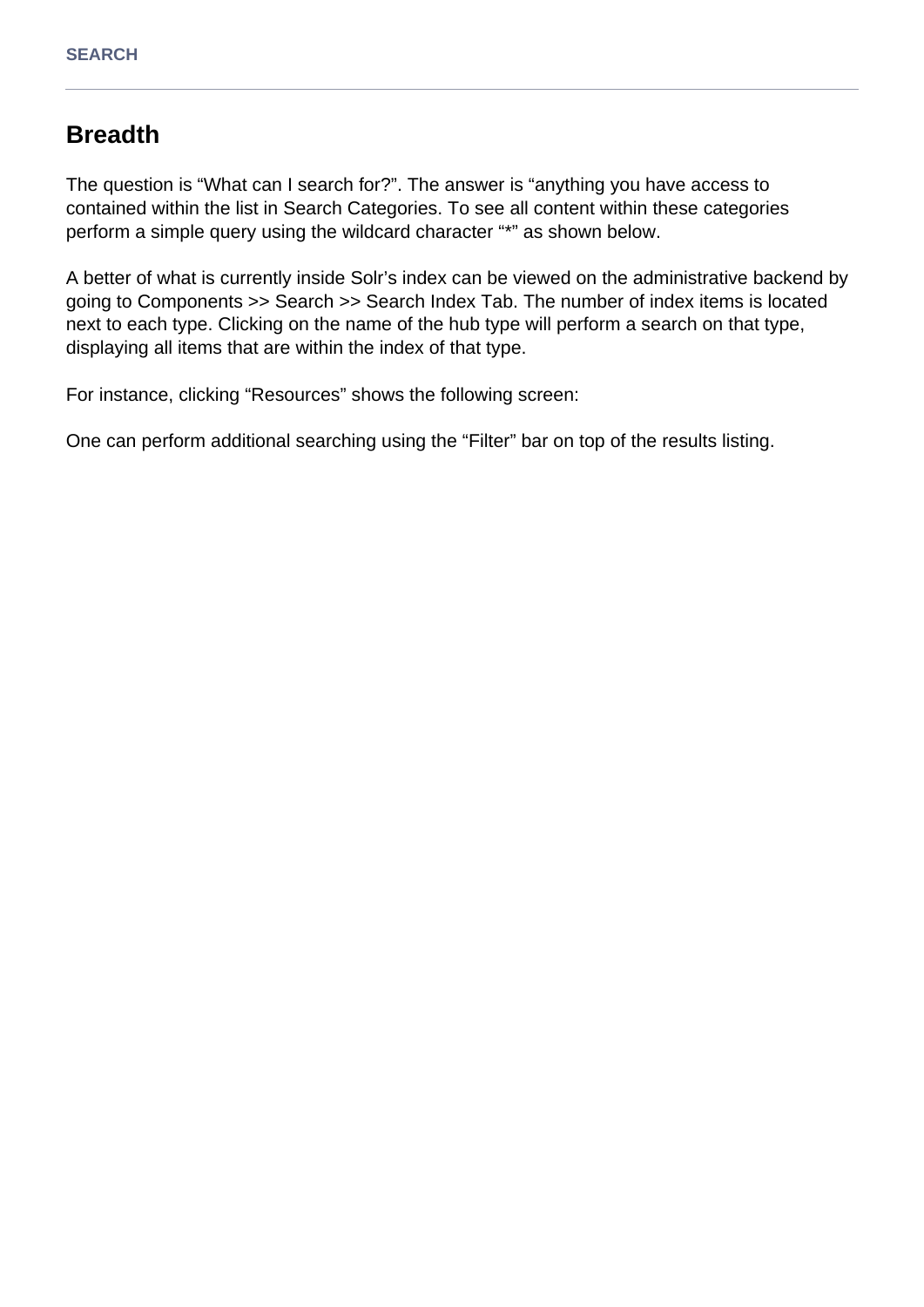# **Boosting**

Search boosting allows hub administrators to move categories of matching results higher or lower in Solr search results.

Note: your hub must have Solr installed and enabled as boosting only affects Solr search results.

To create a boost follow the steps below:

- 1. Access your hub's administrator portal
- 2. Click on Search under the Components drop-down menu
- 3. Click on the Boosts tab under the component title bar

| Site | <b>Users</b>                                                                 | <b>Menus</b> | Content | Components | <b>Extensions</b> |  |  |  |  |  |  |
|------|------------------------------------------------------------------------------|--------------|---------|------------|-------------------|--|--|--|--|--|--|
|      | SOLR SEARCH: OVERVIEW                                                        |              |         |            |                   |  |  |  |  |  |  |
| Δ    | <b>Overview</b><br>Searchable Components<br>Index Blacklist<br><b>Boosts</b> |              |         |            |                   |  |  |  |  |  |  |
|      | <b>SOLR STATUS</b>                                                           |              |         |            |                   |  |  |  |  |  |  |
|      | Last Document Insert: 2 weeks ago<br><b>Mechanism: Solr</b>                  |              |         |            |                   |  |  |  |  |  |  |
|      | The search engine is responding.<br>Last insert was 2 weeks ago              |              |         |            |                   |  |  |  |  |  |  |
|      |                                                                              |              |         |            |                   |  |  |  |  |  |  |

4. Click on the plus in the upper right hand corner

|   | <b>Site</b> | <b>Users</b>                          | <b>Menus</b> | Content         | <b>Components</b> | <b>Extensions</b> | ്യ |
|---|-------------|---------------------------------------|--------------|-----------------|-------------------|-------------------|----|
| 1 |             | <b>SOLR SEARCH: BOOSTS</b>            | 父            |                 |                   |                   |    |
|   | Overview    | Searchable Components Index Blacklist |              |                 |                   |                   |    |
|   | $TYPE \vee$ |                                       |              | STRENGTH $\vee$ |                   |                   |    |

- 5. Select a category from the Type drop-down
	- 1.